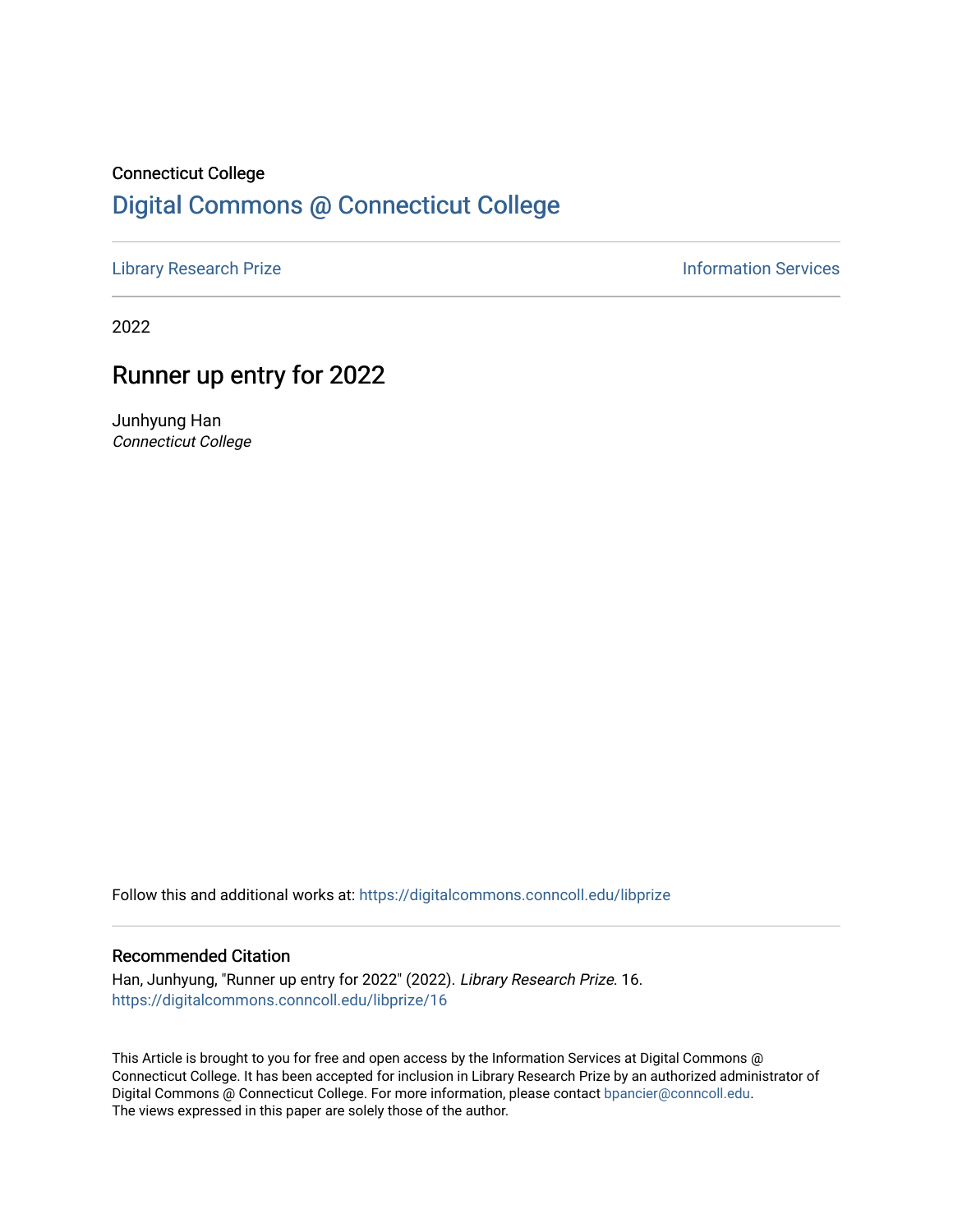#### **CODE**

## **Name**

Junhyung Han

## **Title of Paper**

Incompatibility of Millikan's Functional Analysis with Deism

**Class Year**

Sophomore

## **Date Research Undertaken**

Fall 2021

## **Citation Style Used**

APA Style (7th Edition)

## **Affiliated Course**

Darwin and Evolutionary Thought (PHI 320)

## **Faculty Name**

Professor Derek Turner

## **Student Major**

Philosophy & Neuroscience double-major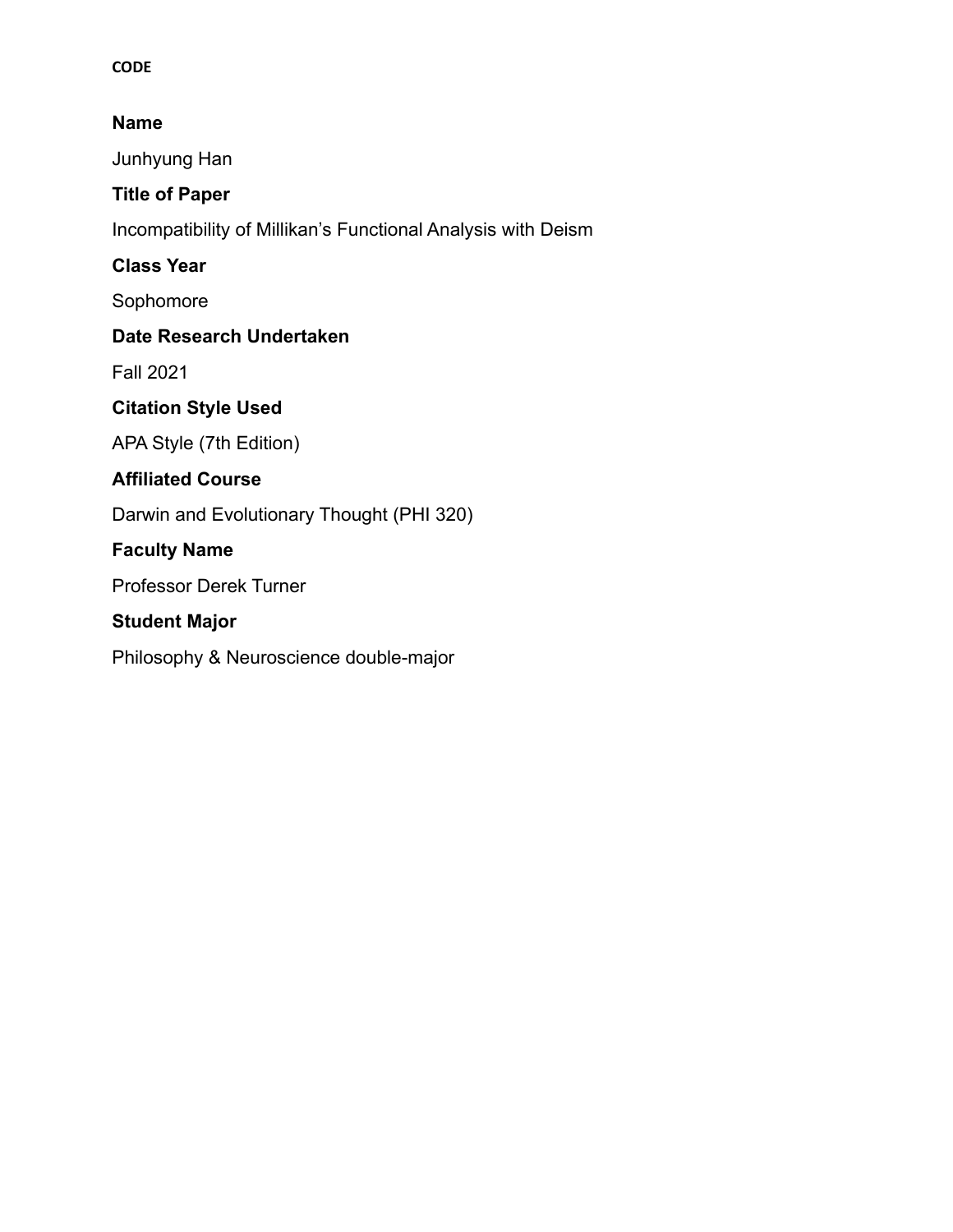#### **Narrative Questions**

**1. Describe how you came to choose your topic, specifically noting any pre-research that you did. What sources did you use in this pre-research? To what extent did you consult with librarians, faculty, or others? How did this pre-research lead you to your topic?**

I was inspired to research Ruth Millikan's notion of "proper function" after I read an entry named "Teleological Notions in Biology" from Stanford Encyclopedia of Philosophy, a reliable encyclopedia that Professor Derek Turner strongly recommended as a pre-research source. To learn about Millikan further, I investigated the bibliography section of the entry and found her article "In Defense of Proper Functions" in the Philosophy of Science journal. Then, I looked it up on OneSearch, found a link to JSTOR Arts and Sciences where the full text of the article was available, ascertained its trustworthiness, and then started reading it. After I realized that the article was based on her book named Language, thought, and other biological categories…, I searched it on OneSearch to see whether the book was available in Shain Library. It was not there, but I could use the Interlibrary Loan service and borrow the book from Trinity College. I queried a librarian at the circulation desk about how I can use the service and borrowed the book from Trinity College. Also, since I wanted to make a copy of the first two chapters of the book, I learned from Librarian Andrew Lopez how to crop and resize scanned PDF files using Adobe Acrobat. I read through the resulting copy of the book, brainstormed ideas based on its content, discussed the validity of the ideas with Professor Turner, and buckled down to the research on the topic of choice.

**2. Describe your process of finding information for your project. Note specifically the tools you used to undertake your research, as well as the specific search strategies you used within these tools. (Note: "Ebsco," being an umbrella vendor, is not a specific enough response when identifying tools; listing the "library database" is also an unacceptably vague answer. Specific tools include JSTOR, America: History & Life, Web of Science, etc., along with OneSearch, the new library system.)**

I thought that, based on the chapters of the book I borrowed, Millikan's definition of biological function may not work when we posit a certain scenario of abiogenesis and deism. Since philosophy of biology is an interdisciplinary field wherein expertise in both biology and philosophy is required, I had to rely on a wide range of sources from scientific journals like Science and Nature to less common sources like a religious podcast and an infographic. I did the primary search on Google, for I intended to look up information also from the sources that are not available on OneSearch. When I needed to cite precise scientific information about abiogenesis and the definition of life, I mostly relied on peer-reviewed journal articles by selecting the "Peer Reviewed" categories on OneSearch. When I need to cite the scientific concepts that are expounded to be made more accessible to a wider range of